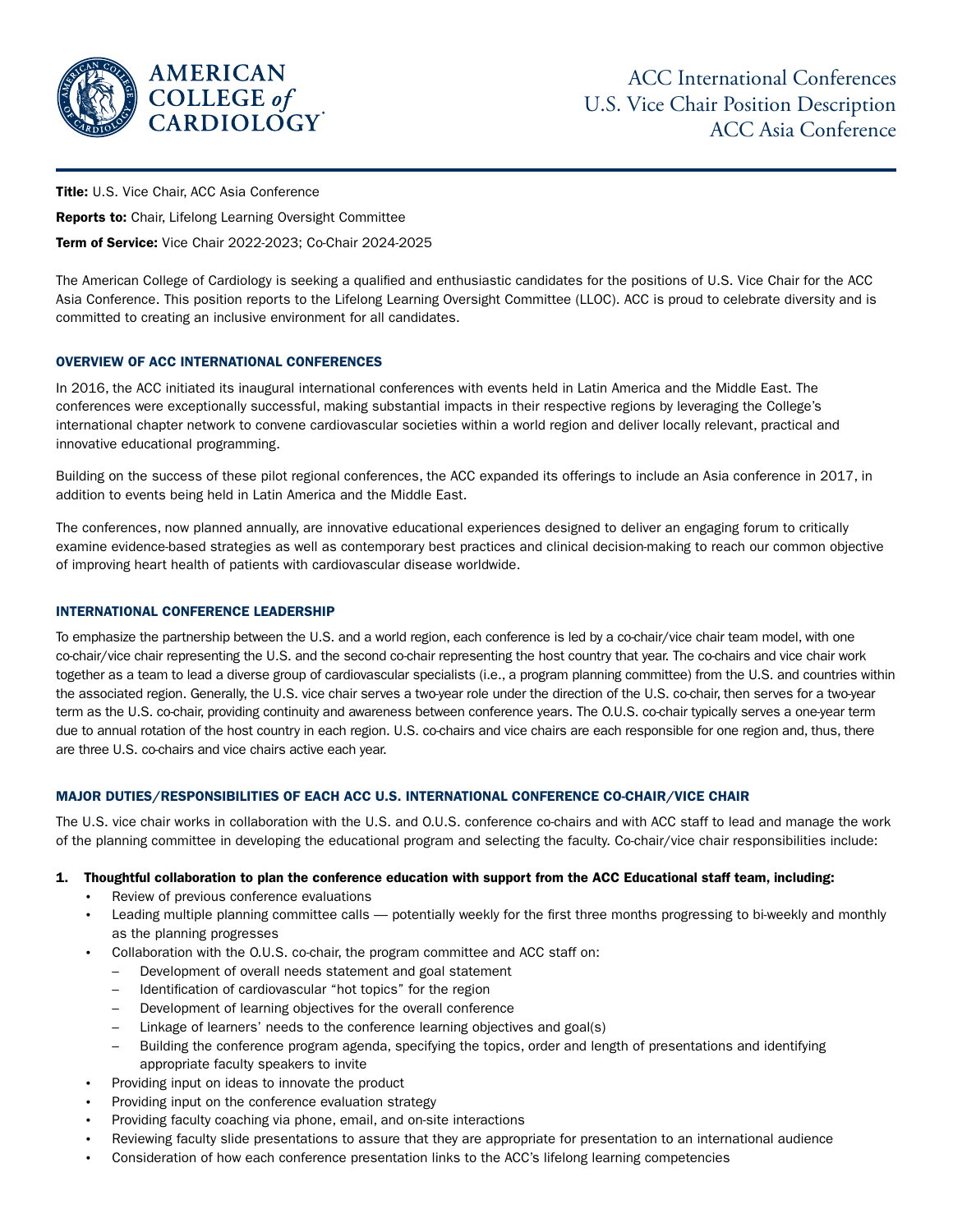### 2. Timely and Thoughtful Contributions to Conference Promotional Efforts

- Providing suggestions and feedback on conference promotional materials, including:
- Conference branding designs
- Overall marketing strategy
- Collaboration with ACC staff to develop engaging clinical text for marketing pieces, including key talking points for each segment of the target audience and focusing on relevancy to the region and what's new/exciting for this year's conference

# 3. Program Committee and Faculty Oversight

- Identification of appropriate planning committee members and faculty speakers keeping in mind diversity and inclusion efforts
- Oversight of conference faculty to assure timely development of speaker slide presentations
- Reinforcement and support of ACC staff efforts to ensure faculty speakers meet deadlines regarding paperwork submissions, travel arrangements and slide submissions for the session presentations

## 4. Abstracts

- Reviewing and scoring of assigned abstract submissions for the abstract portion of the conference
- Oversight of onsite poster judging of accepted abstracts and selection of winners for the abstract competition at the conference

# U.S. VICE CHAIR REQUIRED QUALIFICATIONS

- a. An ACC member in good standing who resides full-time in the U.S.
- b. First-hand experience as an educator in the international region for which the application is being submitted
- c. In-depth experience with the culture and customs of the region for which the application is being submitted
- d. Experience leading and/or planning a medical meeting (e.g. chair, vice chair, lead role in a planning committee)
- e. Ability to make a four-year time commitment to the role: as applicable, the first two years may be served in a training capacity as the U.S. vice chair, followed immediately by two years as the U.S. co-chair
- f. Ability to meet the time commitment that the position demands, including:
	- Active participation as the member leader in scheduled planning calls
	- Participation, as requested, in other scheduled calls or requested updates to ACC member committees
	- Responsiveness to ACC staff requests for activities associated with educational program preparation
	- Full-time, on-site commitments/obligations for each of the four years
	- On-site commitment at ACC's Annual Meeting to participate in planning meetings and/or marketing videos
- g. Ability to collaborate with the U.S. and O.U.S. co-chairs to chart clear directions, offer creative solutions, develop action plans, keep to timelines, and respond to changing conditions and opportunities in a dynamic and fast-moving environment
- h. Proven track record to work collaboratively in partnership with ACC members and staff, emphasizing a respectful team environment

# REQUIRED COMPETENCIES

- a. Solution-oriented, with expertise in solving complex programmatic challenges
- b. Diplomacy with cardiovascular specialists worldwide in planning an O.U.S. medical meeting
- c. Proven communication skills, including:
	- Motivating people and setting expectations
	- Delegating effectively
	- Representing the ACC in potentially delicate or politically sensitive situations that may arise from time to time
	- Excellence in public speaking
	- Representing the ACC in front of U.S. and international media as well as leadership from other cardiovascular societies
- d. Highly skilled at successful teamwork with a diverse group of cardiovascular specialists